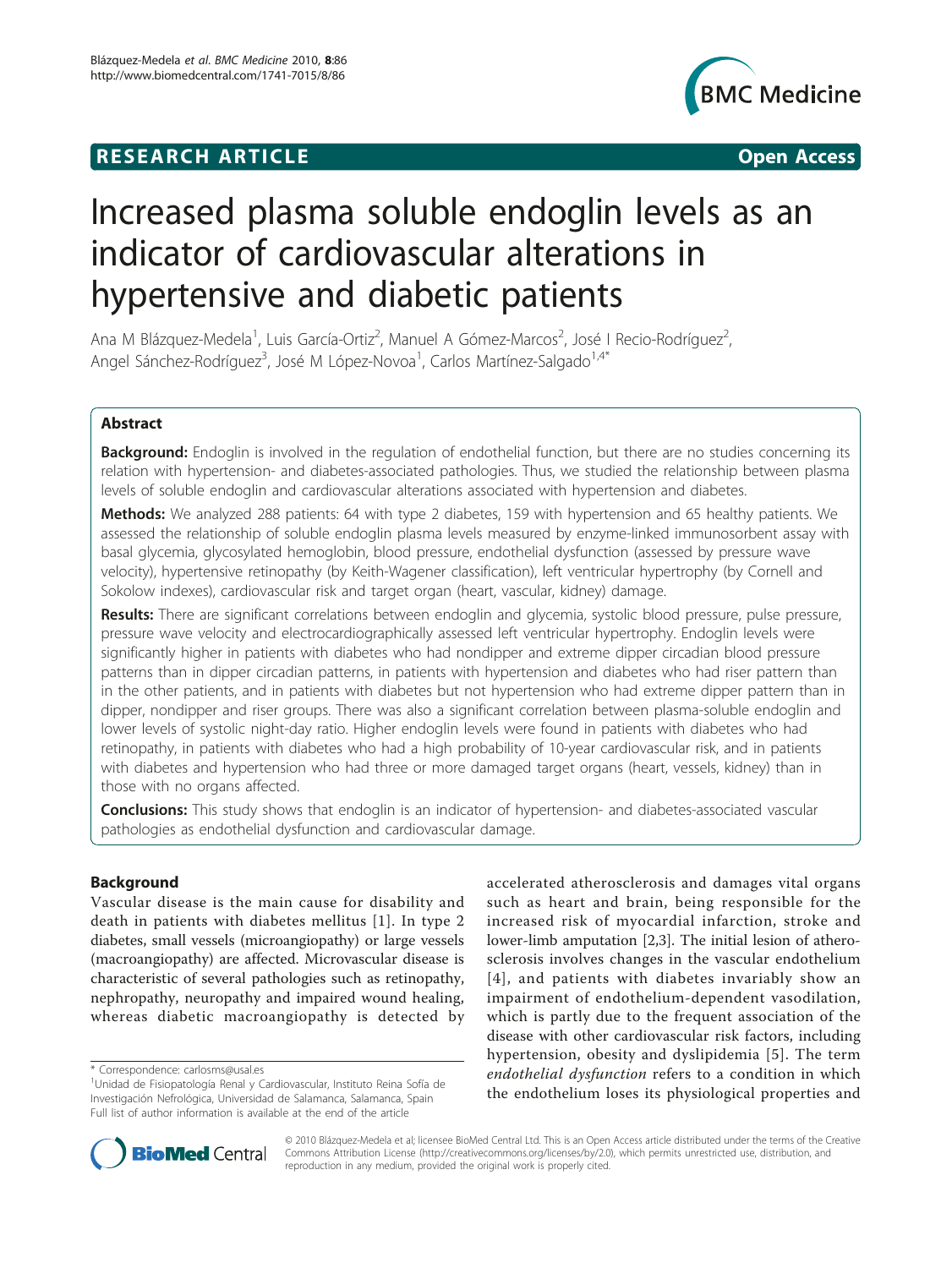shifts toward a vasoconstrictor, prothrombotic and proinflammatory state [\[3](#page-10-0)]. The fundamental feature of this condition is the impaired nitric oxide (NO) bioavailability that can be the consequence of either a reduced production by endothelial nitric oxide synthase (eNOS) or an increased removal by reactive oxygen species [[6](#page-10-0)]. Hyperglycemia, insulin resistance, hyperinsulinemia and dyslipidemia independently contribute to endothelial dysfunction through different mechanisms, but increased oxidative stress seems to be the first alteration triggering several others [\[3](#page-10-0)].

Endoglin (also known as CD105), a type I transmembrane glycoprotein highly expressed on proliferating vascular endothelial cells (ECs) [[7\]](#page-10-0), has been identified as an accessory receptor for transforming growth factor- $\beta$  $(TGF- $\beta$ ) [8]. It is expressed as a 180-kDa homodimer$  $(TGF- $\beta$ ) [8]. It is expressed as a 180-kDa homodimer$  $(TGF- $\beta$ ) [8]. It is expressed as a 180-kDa homodimer$ formed by disulfide-linked monomers [\[9\]](#page-10-0). The human endoglin gene has been localized to chromosome 9q34ter [[10\]](#page-10-0), and it is mutated in the Rendu-Osler-Weber syndrome or hereditary hemorrhagic telangiectasia type 1 (HHT1) [[11](#page-10-0)]. Mice lacking endoglin die during the embrionary phase due to defective angiogenesis [[12](#page-10-0)], and endoglin plays a major role in tumoral and nontumoral adult angiogenesis [[13](#page-10-0),[14](#page-10-0)]. A soluble form of endoglin also plays a central role in preeclampsia, a disease characterized by hypertension and severe alterations in placental circulation [[15](#page-10-0)]. Overall, these data support the view that endoglin has a pivotal function in vascular development and disease [[13\]](#page-10-0).

Endoglin is expressed at low levels in resting ECs, but it is highly expressed in vascular ECs during embryogenesis [[16\]](#page-10-0), in inflamed tissues and healing wounds [[17](#page-10-0)], psoriatic skin [\[18](#page-10-0)], inflamed synovial arthritis [[19\]](#page-10-0), upon vascular injury [\[20](#page-10-0)] and in tumor vessels [[7,13\]](#page-10-0) and in the proliferating endothelium of tissues undergoing angiogenesis [[13\]](#page-10-0). Endoglin is expressed in ECs and in several other cell types involved in the cardiovascular system. For example, while endoglin expression is low in normal smooth muscle cells [\[21](#page-10-0)], its expression is upregulated in vascular smooth muscle cells of human atherosclerotic plaques [[22](#page-10-0)]. Endoglin is also expressed in cardiac fibroblasts and modulates the profibrogenic actions of angiotensin II [[23](#page-10-0)].

A soluble form of endoglin (Sol-endoglin) has been detected in plasma, serum and urine from patients with pathologies such as preeclampsia and cancer, and its peptide sequence suggests that it is an N-terminal cleavage product of full-length, membrane-bound endoglin [[15\]](#page-10-0). Uterine ischemia and/or hypoxia play a major role in increased Sol-endoglin release [[24\]](#page-10-0). In addition to being a reliable biomarker of the disease, it has been suggested that Sol-endoglin plays a major role as an antiangiogenic factor in preeclampsia [[25](#page-10-0)]. A possible mechanism involved in the antiangiogenic effects of Solendoglin is based on its inhibitory effect on TGF- $\beta$ 1mediated eNOS activation in ECs [[15](#page-10-0)]. In vitro studies have demonstrated that Sol-endoglin impairs EC proliferation and capillary formation [[15\]](#page-10-0). Sol-endoglin also seems to be a regulator of vascular tone, as administration of Sol-endoglin to mice induces an increase in arterial pressure by increasing vascular resistance [[15](#page-10-0)]. Thus, Sol-endoglin seems to impair endothelial function, and endothelial dysfunction is a major characteristic of patients with diabetes.

We have assessed the relationship between plasma levels of Sol-endoglin and vascular alterations associated with diabetes, specifically blood pressure, endothelial dysfunction, retinopathy, degree of left ventricular hypertrophy, cardiovascular risk and target organ damage in patients with type 2 diabetes and hypertension compared to control patients of similar age.

## Methods

This is a cross-sectional study performed in patients with diabetes with or without hypertension. Patients enrolled in the study over a period of 24 months (from January 2008 to January 2010) were from the Internal Medicine Section, University Hospital of Salamanca, and from the Primary Care Research Unit of La Alamedilla Health Centre (Castilla y León Health Service-SACYL), Salamanca, Spain, which covers a population of 46,000 inhabitants. Altogether, 288 consecutive patients complied with the inclusion or exclusion criteria and were asked to participate in the study. Groups of patients were as follows: 64 patients with diabetes (42 of them were hypertensive) and 159 patients with hypertension but not diabetes. Sixty-five healthy individuals were selected as a control group.

Inclusion criteria were patients diagnosed with diabetes mellitus 2 and/or hypertension and aged 20-80 years, with none of the following exclusion criteria: patients unable to comply with the protocol requirements (psychological and/or cognitive disorders, failure to cooperate, educational limitations and problems in understanding written language, and failure to sign the informed consent document), patients participating or who were going to participate in a clinical trial during the study, and patients with serious comorbidities representing a threat to life. Most of the patients with hypertension and diabetes received drug therapy (except those controlled by diet), which is described in Table [1.](#page-2-0)

Hypertension was diagnosed when the mean of three separate measurements of blood pressure over time was ≥ 140 mmHg for systolic blood pressure (SBP) and/or ≥ 90 mmHg for diastolic blood pressure (DBP). At each measurement, blood pressure was measured at least twice, separated by more than 1 minute, as recommended by The Task Force for the Management of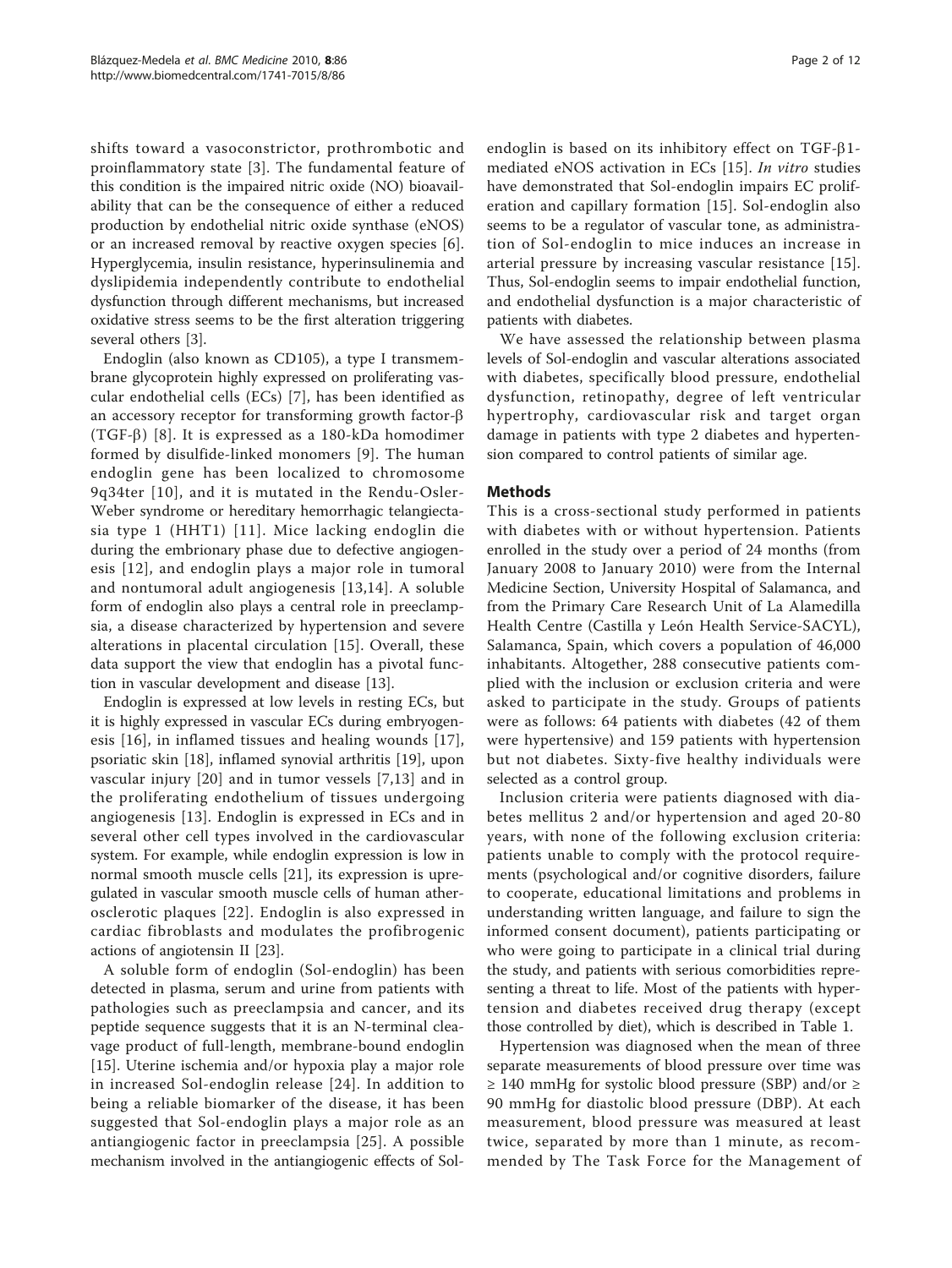|                                      | Total  | <b>DIA without HYP</b> | DIA with HYP | <b>HYP without DIA</b> |
|--------------------------------------|--------|------------------------|--------------|------------------------|
| Antihypertensive drugs (%)           | 47.21  |                        | 100.00       | 58.19                  |
| Diuretics (%)                        | 41.67  |                        | 50.00        | 43.26                  |
| ACEi (%)                             | 39.58  |                        | 43.75        | 33.65                  |
| ARB (%)                              | 34.03  |                        | 40.00        | 35.58                  |
| $\beta$ -blockers (%)                | 29.86  |                        | 31.25        | 32.69                  |
| $\alpha$ -blockers (%)               | 5.56   |                        | 7.50         | 2.88                   |
| Calcium antagonists (%)              | 18.06  |                        | 23.75        | 18.27                  |
| Other antihypertensive drugs (%)     | 1.39   |                        | 0.00         | 1.92                   |
| Antidiabetic drugs (%)               | 21.987 | 84.38                  | 87.50        |                        |
| Insulin $(%)$                        | 20.90  | 29.63                  | 20.00        |                        |
| Metformin (%)                        | 83.58  | 85.19                  | 80.00        |                        |
| Sulfonylureas (%)                    | 32.84  | 14.81                  | 37.14        |                        |
| Meglitinides (%)                     | 2.99   | 7.41                   | 4.29         |                        |
| $\alpha$ -glucosidase inhibitors (%) | 1.49   |                        | 1.43         |                        |
| Glitazones (%)                       |        |                        | 7.14         |                        |

<span id="page-2-0"></span>Table 1 Drug therapies administered in patients with hypertension and/or diabetes

Data are expressed as percentages. ACEi, angiotensin-converting enzyme inhibitors; ARB, angiotensin receptor blockers; DIA, patients with diabetes; HYP, patients with hypertension.

Arterial Hypertension of the European Society of Hypertension and of the European Society of Cardiology [\[26](#page-10-0)]. Diabetes was diagnosed when fasting glucose level was ≥ 126 mg/dL or  $\geq$  200 mg/dL 2 hours after oral glucose overload (repeated on two occasions) or after detection of symptoms of diabetes and random blood glucose ≥ 200 mg/dL as recommended by the Expert Committee on the Diagnosis and Classification of Diabetes Mellitus [[27\]](#page-10-0).

## Ethical and legal issues

The experimental protocol was in accordance with the Declaration of Helsinki (2000) of the World Medical Association and also was in agreement with the guidelines of and approved by the Ethics Committee of the University Hospital of Salamanca, Spain, and complied with Spanish data protection law 15/1999 and its developed specifications (RD 1720/2007). Each patient included in the study signed an informed consent form to participate in the study after full explanation of the purpose and nature of all procedures used. To guarantee data confidentiality, all the electronic and paper copies of the protocol, signed informed consent documents and results of the tests were kept locked in a safe place, and only the study investigators had access to the data on the people who agreed to participate in the study.

#### Sociodemographic and cardiovascular variables

We evaluated the next sociodemographic variables and cardiovascular risk factors: patient age and sex, hypertension, dyslipidemia, alcohol consumption, smoking, physical activity and history of premature cardiovascular disease (before 55 years of age in males and before 65 in

females) in first-degree relatives, myocardial infarction, angina, revascularization, heart failure, atrial fibrillation and cerebrovascular events (ischemic stroke, intracranial haemorrhage and transient brain ischemia), as well as the presence of symptomatic peripheral arterial disease.

#### Anthropometric measurements

Body weight was determined at two different times using a homologated electronic scale (Seca 770; Seca, Hamburg, Germany) following due calibration (precision ± 0.1 kg), with the patient wearing light clothing and without shoes. Readings were rounded to 100 g. Height was measured with a portable system (Seca 222), recording the average of two readings, and with the patient shoeless in the standing position. The values were rounded to the closest centimeter. Body mass index (BMI; measured in kilograms per meter squared) was also calculated. Waist circumference was measured using a flexible, graduated measuring tape with the patient in the standing position without clothing. The upper border of the iliac crests was located, and the tape was wrapped just above this point without compressing the skin. The reading was taken at the end of a normal breath according to the recommendations of the 2007 SEEDO Conference [\[28](#page-10-0)].

## Biochemical determinations

Blood samples were collected in the morning, after the patient had fasted for at least 8 hours prior to other measurements. Physiological determinations were creatinine, basal glucose and glycosylated hemoglobin (HbA1c), high-density lipoprotein (HDL) cholesterol, low-density lipoprotein (LDL) cholesterol, total cholesterol and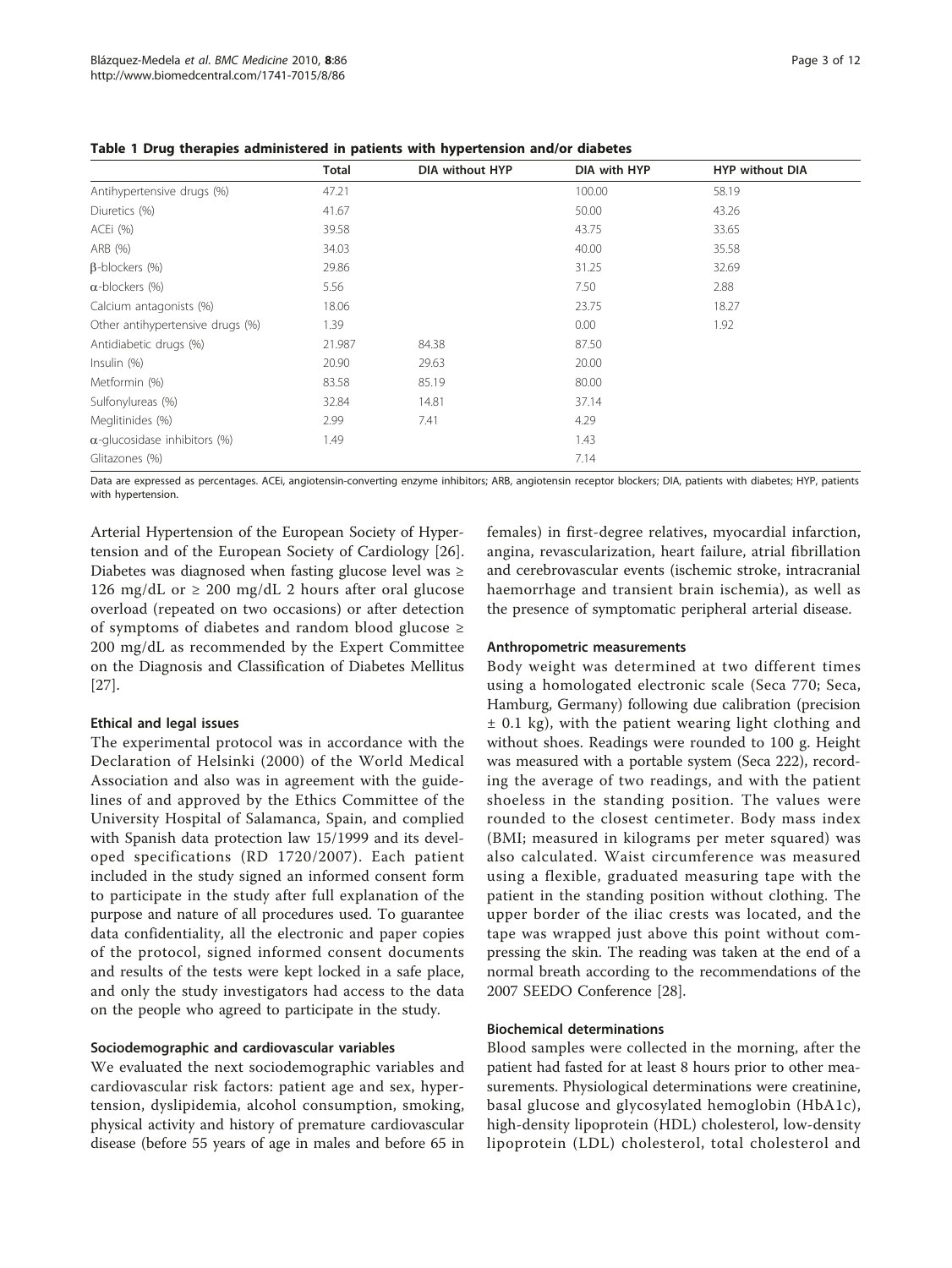triglycerides in blood and microalbuminuria. The parameters were measured on a blind basis in a General Hospital Biochemistry laboratory using standard authomatized techniques.

#### Blood pressure determination

Office blood pressure evaluation involved three measurements of SBP and DBP using the average of the last two measurements, with a validated OMRON model M7 sphygmomanometer (Omron Health Care, Kyoto, Japan), following the recommendations of the European Society of Hypertension [[29\]](#page-10-0). Pulse pressure was estimated with the mean values of the second and third measurements.

Home blood pressure was self-measured using an OMROM model M7 sphygmomanometer as previously described [[30](#page-10-0)]. Patients were apprised of how to perform blood pressure recordings at home, and educational leaflets were developed to ensure that the patients correctly performed these self-measurements. A selfregistry sheet was provided to ensure correct pressure recording.

Ambulatory blood pressure monitoring was performed on a standard activity day, with a SpaceLabs 90207 model (Spacelabs Healthcare, Issaquah WA, USA), validated according to the protocol of the British Hypertension Society [[31](#page-10-0)]. Records in which the percentage of valid readings was  $\geq 66\%$  of the total measurements were considered to be valid. Furthermore, a 24-hour ambulatory blood pressure monitoring device was fitted. At least 14 measurements (every 20 min) during the daytime or at least 7 measurements (every 30 min) during the nighttime or resting period were required. The average and dispersion estimators of SBP and DBP were calculated along 24 h, including daytime and nighttime periods, on the basis of the diary reported by the patient, in which bedtime and wakeup time were specified.

## Evaluation of peripheral artery disease

Peripheral artery disease (PAD) was evaluated in the morning using the ankle-brachial index (ABI), with the patient having refrained from consuming caffeine-containing beverages and alcohol, and not having smoked, in the previous 12 h, and with room temperature ranging between 22°C and 24°C. With the feet uncovered and in a supine decubitus position after resting for 20 min, pressure in the lower extremities was measured using a portable Doppler system Minidop Es-100Vx (Hadeco Inc., Miyamae-ku Kawasaki, Japan) applying the probe at the anterior or posterior tibial artery at an angle of approximately 60° to blood flow direction. Blood pressure was also measured twice at 3- to 5-

minute intervals in both arms. ABI was calculated as previously described [[32](#page-10-0)]. Subclinical PAD was diagnosed if ABI was lower than 0.9 [\[33](#page-11-0)].

## Identification of left ventricular hypertrophy

Electrocardiographic (ECG) examination was performed with a General Electric MAC 3.500 ECG System (Niskayuna NY, USA), which measures voltage and duration of waves and estimates the criteria of the Cornell voltage duration product (Cornell VDP) [[34\]](#page-11-0) to assess left ventricular hypertrophy (LVH) using the following equations: (RaVL + SV3) × QRS in men and  $(RaVL + SV3) \times QRS + 6$  in women. LVH was defined as the VDP value greater than 2,440 mV/ms [[26\]](#page-10-0). LVH was also determined as the next voltage sum: S wave in V1 + R wave in lead V5 or V6  $\geq$  35 mm using Sokolow-Lyon voltage criteria [\[35](#page-11-0)].

## Renal function assessment

Kidney damage was assessed by measuring plasma creatinine concentrations, glomerular filtration rate was estimated by CKD-EPI (Chronic Kidney Disease Epidemiology Collaboration) [[36](#page-11-0)] and the MDRD-IDMS (Modification of Diet in Renal Disease-Isotopic Dilution Mass Spectrometry) [[37\]](#page-11-0) formulas, and proteinuria was assessed using the albumin-creatinine ratio following the 2007 European Society of Hypertension/ European Society of Cardiology Guidelines criteria [[26](#page-10-0)]. Subclinical organ damage was defined as plasma creatinine between 1.3 and 1.5 mg/dL in men and 1.2 and 1.4 mg/dL in women, glomerular filtration rate below 60 ml/min or albumin-creatinine ratio > 22 mg/ g in men and 31 mg/g in women. Renal disease was defined as plasma creatinine of 1.5 mg/dL or higher in men or 1.4 mg/L in women or albumin-creatinine ratio > 300 mg/24 h.

## Evaluation of retinopathy

Retinography was performed with a Topcon TRC NW 200 nonmydriatic retinal camera (Topcon Europe B.C., Capelle a/d Ijssel, The Netherlands), obtaining images centered on the papilla. Captured images were classified by two independent observers according to the Keith-Wagener classification for hypertensive retinopathy [\[38](#page-11-0)]. Retinopathy was classified as grade I (generalized arteriolar constriction), grade II (irregularly located, tight constrictions), grade III (retinal edema, cotton-wool spots and flame haemorrhages, sclerosis and spastic lesion of arterioles, hard exudates including a macular star) and grade IV (same as grade III but with swelling of the optic disk and silver wiring). Grade III or IV was considered to be associated with cardiovascular disease [[26\]](#page-10-0).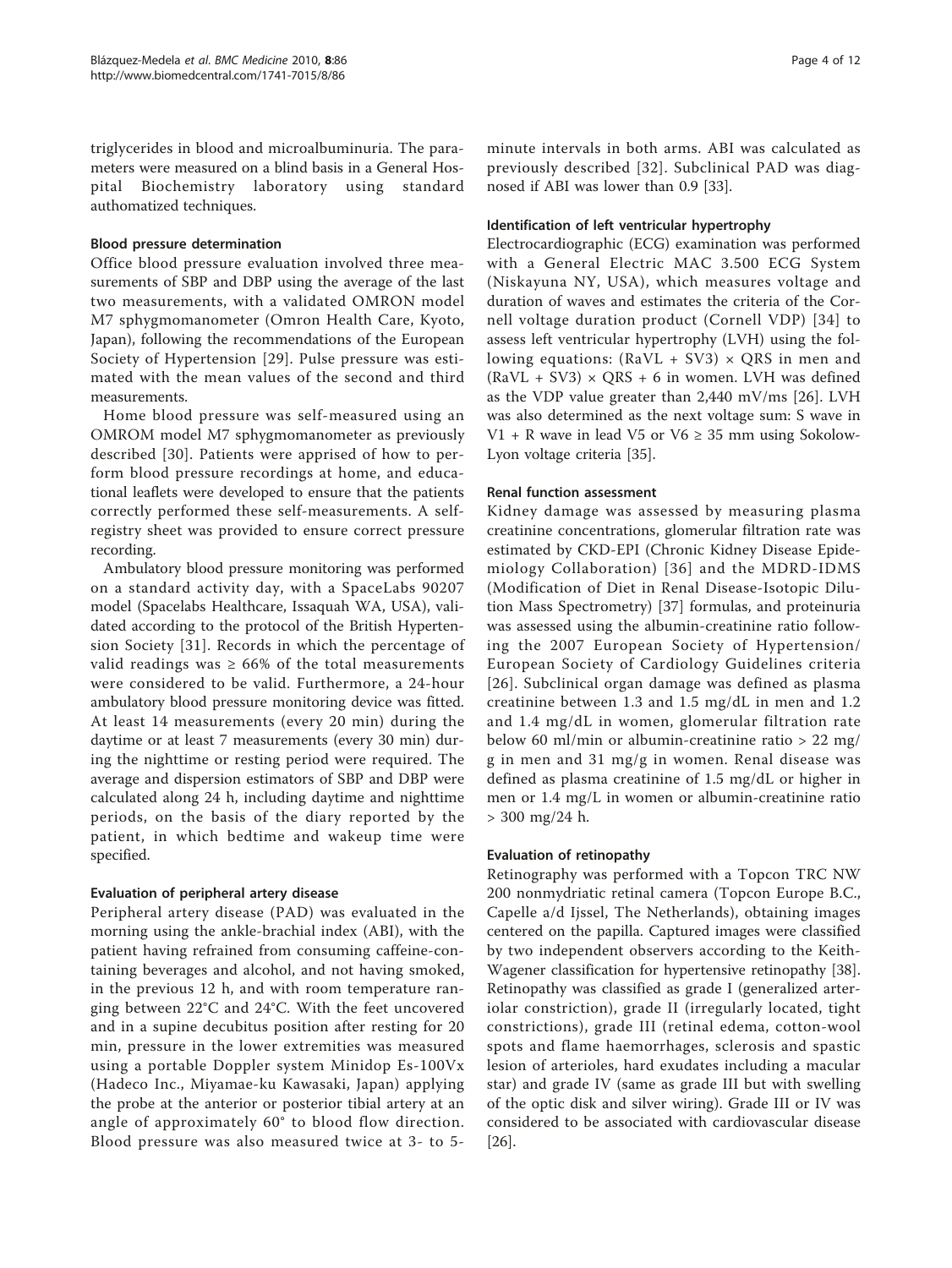## Determination of endothelial dysfunction by evaluation of pulse wave velocity

Pulse wave velocity (PWV) was calculated in the morning (between 8:30 and 11:00 AM) 1-2 days before blood was drawn, using the SphygmoCor System (Vx Pulse Wave Velocity; AtCor Medical, West Ryde, Australia) with patients in supine decubitus position [[39\]](#page-11-0). This analysis was performed in a blinded fashion by the same trained researcher who was completely unaware of the health status of the patients analyzed. Carotid and femoral pulse waves were analyzed, estimating the delay in the ECG wave and calculating the PWV. Space measurements were taken with a measuring tape from the suprasternal notch to the carotid and femoral arteries at the sensor location. A measurement of PWV higher than 12 m/s was considered endothelial dysfunction [[26\]](#page-10-0).

Pulse wave analysis was performed with a sensor in the radial artery using mathematical transformations to estimate the aortic pulse wave with the SphygmoCor system (Px Pulse Wave Analysis), with patients in sitting position and resting the arm on a rigid surface. The aortic wave morphology was used to estimate central (aortic) arterial pressure along with central ventricular load, diastolic perfusion pressure, subendocardial viability index, pressure increment, central pulse pressure and the augmentation index (PWA), defined as the percentage of the increase in central pulse pressure: AIx = pressure increase  $\times$  100/pulse pressure [\[40\]](#page-11-0).

## Cardiovascular risk assessment

Cardiovascular risk of patients was assessed using the scale of the ESH-ESC guide 2007 [\[26](#page-10-0)]. Risk categories were average risk (adjusted for age and sex), low added risk, moderate, high or very high risk.

#### Plasma soluble endoglin determination

Sol-endoglin concentration in plasma samples was evaluated using an enzyme-linked immunosorbent assay method (Human Endoglin; R&D Systems, Minneapolis, MN, USA) following the instructions of the manufacturer. With regard to specificity, the assay recognizes recombinant and human endoglin without significant cross-reactivity or interference with other members of the TGF- $\beta$  family. With regard to sensitivity, the minimum detectable dose ranged from 0.001 to 0.030 ng/ mL. Absorbance (proportional to the initial amount of endoglin) was determined using a spectrophotometer (Thermo Luminoscan Ascent, Waltham, MA, USA) at 450 nm with a wavelength correction of 540 nm.

## Statistical analysis

Data input was performed using the Teleform system (Autonomy Cardiff, Vista, CA, USA) and exporting the

data to the PASW version 18.0 statistical package (SPSS Inc., Chicago, IL, USA) for data analysis. Data followed a normal distribution as confirmed by kurtosis normality of residuals test. Data were presented as means ± standard error of the mean (SEM) or standard deviation in the case of quantitative variables, and as frequency distributions for qualitative variables. The  $\chi^2$  test was used to analyze associations between qualitative variables. Student's t-test was used for independent samples to compare quantitative variables for two groups, and oneway analysis of variance was used for more than two groups. Pearson's correlation test was used to analyze associations between quantitative variables. A P value lower than 0.05 was considered statistically significant. Owing to our sample size (288 patients), our low variability and the selected  $\alpha$  value (0.05), the power of our study is 0.95 ( $\beta$  value, 0.05).

## Results

General and medical characteristics of the patients are presented in Table [2](#page-5-0); 46.23% of patients presented overweight (BMI > 25 kg/m<sup>2</sup>) and 32.13% of patients were obese (BMI > 30 kg/m<sup>2</sup>) (Table [2](#page-5-0)).

## Endoglin and diabetes

In our study population, there was a positive correlation between Sol-endoglin plasma levels and basal glycemia in patients with diabetes and hypertension and between endoglin levels and glycated hemoglobin in all patients with diabetes (Table [3](#page-5-0)).

## Endoglin and blood pressure

There was a significant correlation between plasma Solendoglin concentration and SBP (in both office evaluation and home self-measurement) in patients with diabetes and hypertension and in all patients with hypertension with or without diabetes (Table [3\)](#page-5-0). There was also a strong correlation between pulse pressure and Sol-endoglin plasma levels in patients with diabetes, either with or without hypertension (Table [3\)](#page-5-0). Furthermore, endoglin levels were different depending on the circadian blood pressure pattern. Thus, endoglin levels were higher in all patients with diabetes with nondipper (absence of the normal nocturnal fall in blood pressure) and extreme dipper (with marked nocturnal blood pressure falls) than in dipper circadian patterns (Figure [1A](#page-6-0)). Endoglin levels were also higher in patients with hypertension and diabetes with riser circadian pattern (nocturnal blood pressure increase compared with daytime blood pressure) than in the other patients (Figure [1B](#page-6-0)). Moreover, nonhypertensive patients with diabetes with extreme dipper pattern showed higher plasma levels of Sol-endoglin than did dipper, nondipper and riser groups (Figure [1C\)](#page-6-0), and endoglin showed a negative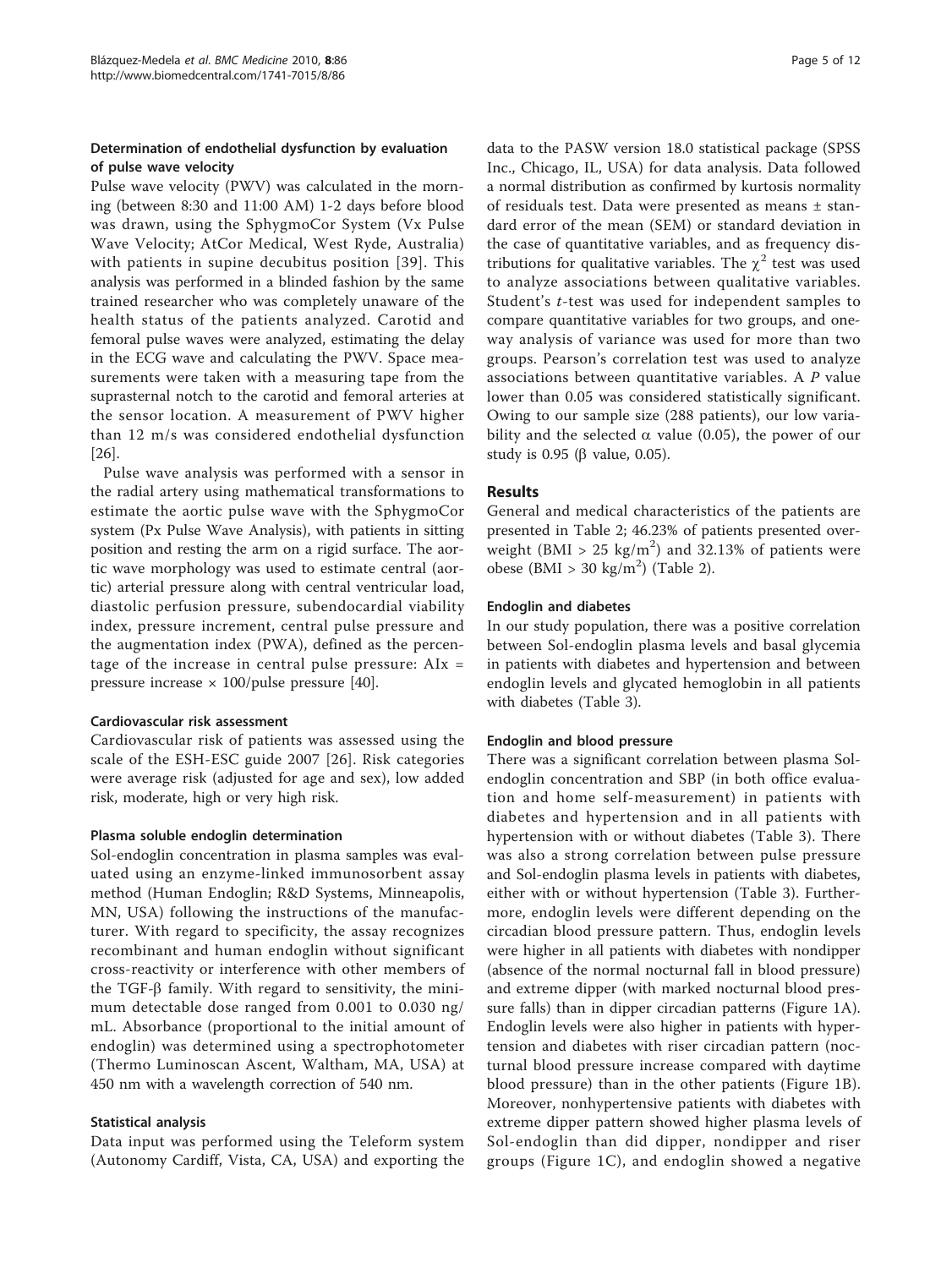|                                                | <b>Total</b>       | <b>DIA without HYP</b>          | DIA with HYP                      | <b>HYP without DIA</b>        | Controls           |
|------------------------------------------------|--------------------|---------------------------------|-----------------------------------|-------------------------------|--------------------|
| Number                                         | 288                | 22                              | 42                                | 159                           | 65                 |
| Age (yr)                                       | $54.90 \pm 11.68$  | $53.27 \pm 12.74$               | $62.17 \pm 8.03$                  | $56.69 \pm 11.08$             | $48.75 \pm 11.22$  |
| Male sex (%)                                   | 62.29              | 81.81 <sup>a</sup>              | 66.67 <sup>a</sup>                | 62.78                         | 53.85              |
| Body mass index (kg/m2)                        | $28.32 \pm 4.26$   | $28.71 \pm 4.99$                | $30.33 \pm 4.86$                  | $28.68 \pm 3.93$              | $26.82 \pm 3.29$   |
| Endoglin (ng/mL)                               | $5.04 \pm 1.05$    | $5.02 \pm 0.98$                 | $4.88 \pm 1.20$                   | $4.39 \pm 1.04$               | $5.21 \pm 1.10$    |
| Basal glycemia (mg/dL)                         | $98.76 \pm 30.77$  | $121.22 \pm 30.03^{b,e}$        | $132.56 \pm 45.52^{b,e}$          | $88.45 \pm 11.49$             | $84.47 \pm 9.04$   |
| HbA1c (%)                                      | $5.42 \pm 1.05$    | $6.72 \pm 1.07^{b,e}$           | $6.80 \pm 1.30^{b,e}$             | $5.03 \pm 0.45$               | $4.91 \pm 0.45$    |
| Systolic blood pressure (mmHg)                 | $125.89 \pm 12.72$ | $121.34 \pm 8.37$               | $126.20 \pm 14.21^c$              | $127.03 \pm 13.94^c$          | $123.69 \pm 9.52$  |
| Diastolic blood pressure (mmHg)                | $77.05 \pm 9.43$   | $73.38 \pm 6.08$                | 72.78 $\pm$ 9.11 <sup>a,d</sup>   | 76.82 $\pm$ 9.88 <sup>c</sup> | $77.65 \pm 7.65$   |
| Heart rate (beats/min)                         | 71.96 ± 10.56      | $75.11 \pm 11.29$               | 72.51 ± 10.28                     | $71.08 \pm 11.06^c$           | 72.77 ± 10.31      |
| Leukocytes $(10^3 \text{ cells/}\mu\text{L})$  | $6.70 \pm 1.95$    | 7.35 $\pm 2.90^a$               | $7.23 \pm 1.94^a$                 | $6.71 \pm 1.96^a$             | $6.08 \pm 1.03$    |
| Neutrophils $(10^3 \text{ cells/}\mu\text{L})$ | $3.52 \pm 1.33$    | $4.06 \pm 2.30$ <sup>a</sup>    | $3.76 \pm 1.32$ <sup>a</sup>      | $3.52 \pm 1.25$               | $3.17 \pm 0.93$    |
| Lymphocytes $(10^3 \text{ cells/}\mu\text{L})$ | $2.41 \pm 0.74$    | $2.49 \pm 0.61$                 | $2.71 \pm 0.77$                   | $2.42 \pm 0.83$               | $2.23 \pm 0.52$    |
| Monocytes $(10^3 \text{ cells/}\mu\text{L})$   | $0.54 \pm 0.26$    | $0.56 \pm 0.19$                 | $0.58 \pm 1.18$                   | $0.55 \pm 0.32$               | $0.47 \pm 0.15$    |
| Eosinophils (10 <sup>3</sup> cells/µL)         | $0.21 \pm 0.22$    | $0.19 \pm 0.10$                 | $0.24 \pm 0.17$                   | $0.23 \pm 0.28$               | $0.18 \pm 0.11$    |
| Basophils (10 <sup>3</sup> cells/µL)           | $0.04 \pm 0.03$    | $0.04 \pm 0.02$                 | $0.03 \pm 0.02$                   | $0.04 \pm 0.03$               | $0.03 \pm 0.03$    |
| Smokers (%)                                    | 24.92              | 36.36                           | 16.67                             | 26.81                         | 24.61              |
| High-density lipoproteins (mg/dL)              | $52.35 \pm 12.42$  | $46.27 \pm 8.85$ <sup>a,d</sup> | 47.43 $\pm$ 9.74 <sup>a,d</sup>   | $53.50 \pm 12.41$             | $54.13 \pm 13.51$  |
| Low-density lipoproteins (mg/dL)               | $125.80 \pm 32.67$ | $113.72 \pm 27.18^a$            | $105.63 \pm 25.52$ <sup>a,d</sup> | $131.43 \pm 34.14^c$          | $127.13 \pm 28.74$ |
| Alcohol consumption (U/wk)                     | $11.30 \pm 20.33$  | $9.79 \pm 15.82$                | $12.70 \pm 20.94$                 | $12.21 \pm 23.45$             | $10.15 \pm 18.06$  |
| Daily physical activity (%)                    | 34.75              | 31.82                           | $57.14^a$                         | 34.78                         | 26.15              |
| FPACD (%)                                      | 15.08              | 9.09                            | $30.95^{a,c,d}$                   | 13.77                         | 9.23               |

<span id="page-5-0"></span>Table 2 Demographic, physical and medical characteristics of the patients included in the study

Data are expressed as means ± standard deviation or percentage. DIA, patients with diabetes; HbA1c, glycosylated hemoglobin; HYP, patients with hypertension; FPACD, family premature antecedents of cardiovascular disease in first-degree relatives. <sup>a</sup>Statistically significant differences (P < 0.05) vs. control group;  ${}^{\text{b}}P$  < 0.0001 vs. control group;  $^{\circ}P < 0.05$  vs. DIA without HYP;  $^{\circ}P < 0.05$  vs. HYP without DIA;  $^{\circ}P < 0.0001$  vs. HYP without DIA.

correlation with systolic night-day ratio in these patients (Table 3). On the other hand, we also observed a positive correlation between heart rate and plasma Solendoglin in nonhypertensive patients with diabetes (Table 3).

#### Endoglin and endothelial dysfunction

Endothelial dysfunction was evaluated by the analysis of PWV, which indicates arterial stiffness. Our study show that plasma Sol-endoglin levels showed a positive

correlation with PWV values in patients with hypertension and diabetes (Table 3).

#### Endoglin and retinopathy

We found a strong relation between Sol-endoglin plasma levels and retinopathy. Higher endoglin levels (above 5 ng/mL) were found in all patients with diabetes (odds ratio, 4.72) and in patients with hypertension and diabetes (odds ratio, 3.54) categorized as grade III and grade IV in the Keith-Wagener retinal changes

Table 3 Pearson's correlations between plasma endoglin and basal glycemia, glycated hemoglobin and cardiovascular parameters

|                          | All DIA R P value         | <b>DIA without HYP</b><br>R P value | DIA with HYP<br>R P value | All HYP<br>R P value         | <b>HYP without DIA</b><br>R P value | Control<br>R P value |
|--------------------------|---------------------------|-------------------------------------|---------------------------|------------------------------|-------------------------------------|----------------------|
| Basal glycemia           | 0.221 0.079               | $-0.230$ $0.304$                    | $0.360$ $0.019a$          | 0.065 0.388                  | $-0.130$ $0.128$                    | $-0.095$ $0.451$     |
| Glycated hemoglobin      | $0.2570.042$ <sup>a</sup> | 0.347 0.114                         | 0.239 0.132               | 0.008 0.912                  | $-0.118$ 0.167                      | $-0.097$ $0.451$     |
| Systolic blood pressure  | 0.243 0.053               | $-0.072$ 0.751                      | 0.3810.013 <sup>a</sup>   | 0.1830031 <sup>a</sup>       | 0.009 0.918                         | $-0.076$ $0.547$     |
| Pulse pressure           | 0.3260.009 <sup>a</sup>   | $-0.150$ 0.506                      | $0.5190000$ <sup>a</sup>  | 0.118 0.115                  | $-0.024$ 0.784                      | 0.064 0.611          |
| Systolic night-day ratio | $-0.109$ $0.391$          | $-0.4810019a$                       | 0.037 0.817               | $-0.033$ $0.665$             | $-0.063$ $0.468$                    | 0.009 0.946          |
| Heart rate               | 0.053 0.678               | $0.508$ $0.016$ <sup>a</sup>        | $-0.141$ $0.374$          | $-0.054$ $0.474$             | $-0.023$ 0.788                      | $-0.232$ $0.064$     |
| Pulse wave velocity      | $0.194$ $0.127$           | $-0.131$ $0.562$                    | $0.3480026^a$             | 0.009 0.905                  | $-0.096$ 0.262                      | $-0.144$ $0.251$     |
| VDP Cornell              | 0.3820002 <sup>a</sup>    | 0.273 0.219                         | $0.4390004^a$             | $0.148$ $0.047$ <sup>a</sup> | 0.027 0.752                         | $-0.171$ $0.174$     |
| Sokolow index            | 0.223 0.076               | 0.127 0.575                         | 0.294 0.058               | $0.151$ $0.043$ <sup>a</sup> | 0.093 0.281                         | 0.071 0.575          |

DIA, diabetic patients; HYP, hypertension; R, correlation coefficient; VDP, voltage-duration product. <sup>a</sup>Statistically significant differences (P < 0.05).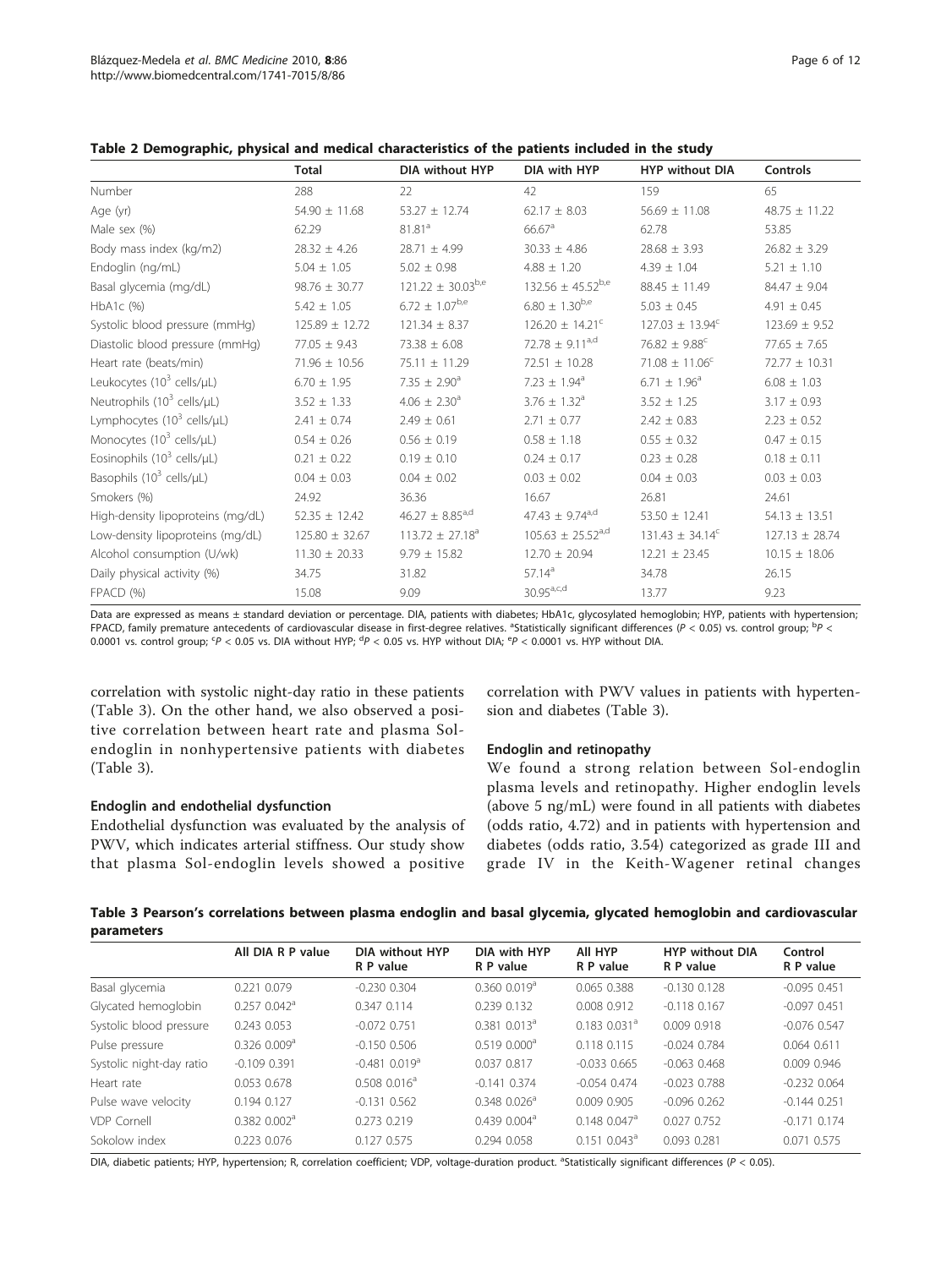<span id="page-6-0"></span>Blázquez-Medela et al. BMC Medicine 2010, 8:86 http://www.biomedcentral.com/1741-7015/8/86

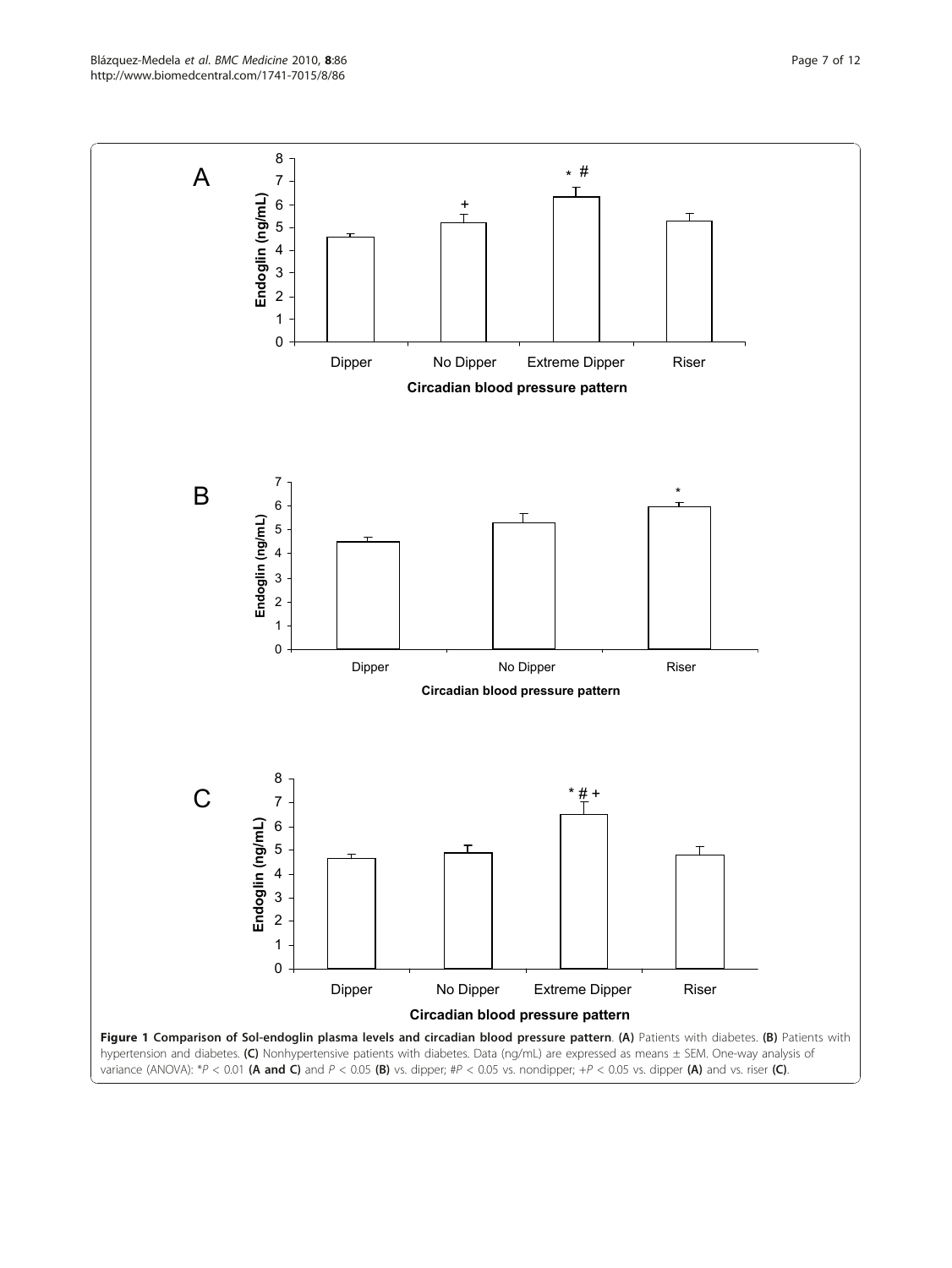

classification, in both right and left eyes compared with patients with grades I and II (Figure 2).

#### Endoglin and left ventricular hypertrophy

LVH was evaluated by electrocardiography using both Cornell and Sokolow indexes. We observed positive correlations between plasma Sol-endoglin levels and Cornell-VDP in patients with hypertension as well as in all patients with diabetes (Table [3](#page-5-0)). There was also a positive correlation between endoglin levels and Sokolow index in patients with hypertension (Table [3](#page-5-0)).

#### Endoglin, cardiovascular risk and target organs damage

We observed that plasma Sol-endoglin levels were higher in patients with hypertension and diabetes and in all patients with diabetes with very high cardiovascular risk in the next 10 years compared with patients with mild vascular risk. Although we have not found any significant relationship or correlation between Sol-endoglin and renal dysfunction, endoglin levels were higher in patients with diabetes with three or more target organs damaged than in those with no organs affected (Figure [3](#page-8-0)).

#### **Discussion**

Our data shows that Sol-endoglin plasma levels are significantly related to glycemia, SBP, pulse pressure, PWV, heart rate and the degree of LVH assessed by ECG. Solendoglin plasma levels are different in patient groups depending on the circadian blood pressure pattern, and increased endoglin levels are associated with retinopathy, very high 10-year cardiovascular risk and increased number of damaged target organs in patients with type 2 diabetes. This is the first study in humans showing that plasma Sol-endoglin concentration could serve as an indicator of diabetes-associated pathologies such as hypertension, endothelial dysfunction and cardiovascular risk. It should be noted that a high correlation coefficient has been obtained between plasma Sol-endoglin levels and heart rate (0.508;  $P = 0.016$ ), and this is especially important as heart rate has been recently suggested to be a marker of increased vascular risk [\[41](#page-11-0)].

Sol-endoglin seems to be a regulator of vascular tone. We show that Sol-endoglin levels are higher in patients with diabetes who have increased levels of SBP; according to our findings, in an experimental model with pregnant rats, Gilbert et al. [[24](#page-10-0)] showed that placental ischemia increases the expression of Sol-endoglin and provokes hypertension, thus mimicking the pathophysiologic features of preeclampsia. Moreover, overexpression of Sol-endoglin in rodents was found to induce hypertension and increased vascular permeability [[42\]](#page-11-0). It has been shown that injection of Sol-endoglin into rats induced hypertension [[15\]](#page-10-0). Recent studies from our group have shown that transgenic mice overexpressing human Sol-endoglin are hypertensive (unpublished results). To explain the mechanism involved, it has been proposed that Sol-endoglin induces its prohypertensive effects through interaction with circulating endoglinbinding molecules, such as the  $TGF- $\beta$  protein superfam$ ily, thus preventing the binding of these molecules to the TGF- $\beta$  receptor complex [[25](#page-10-0)].

The relevance of endoglin in the cardiovascular system is reflected by the fact that mutations in the endoglin gene cause a vascular disease called the Rendu-Osler-Weber syndrome or HHT1 [\[11](#page-10-0)], which is characterized by vascular dysplasia, frequent episodes of epistaxis, mucocutaneous telangiectases and arteriovenous malformations of the lung, brain, liver and gastrointestinal tract [\[43](#page-11-0)]. A reduction in Sol-endoglin levels has been recently described in patients with HHT1 [[44\]](#page-11-0). About 15%-35% of HHT patients show pulmonary arteriovenous malformations, 10% have cerebral arteriovenous malformations, 25%-33% suffer significant gastrointestinal blood loss from gastrointestinal tract telangiectasia and an unknown but high percentage have liver involvement. In summary, 10% of HHT patients die prematurely or experience major disability, largely because of bleeding or paradoxical embolization through pulmonary or cerebral arteriovenous malformations [\[45](#page-11-0)]. Ocular manifestations include conjunctival, retinal and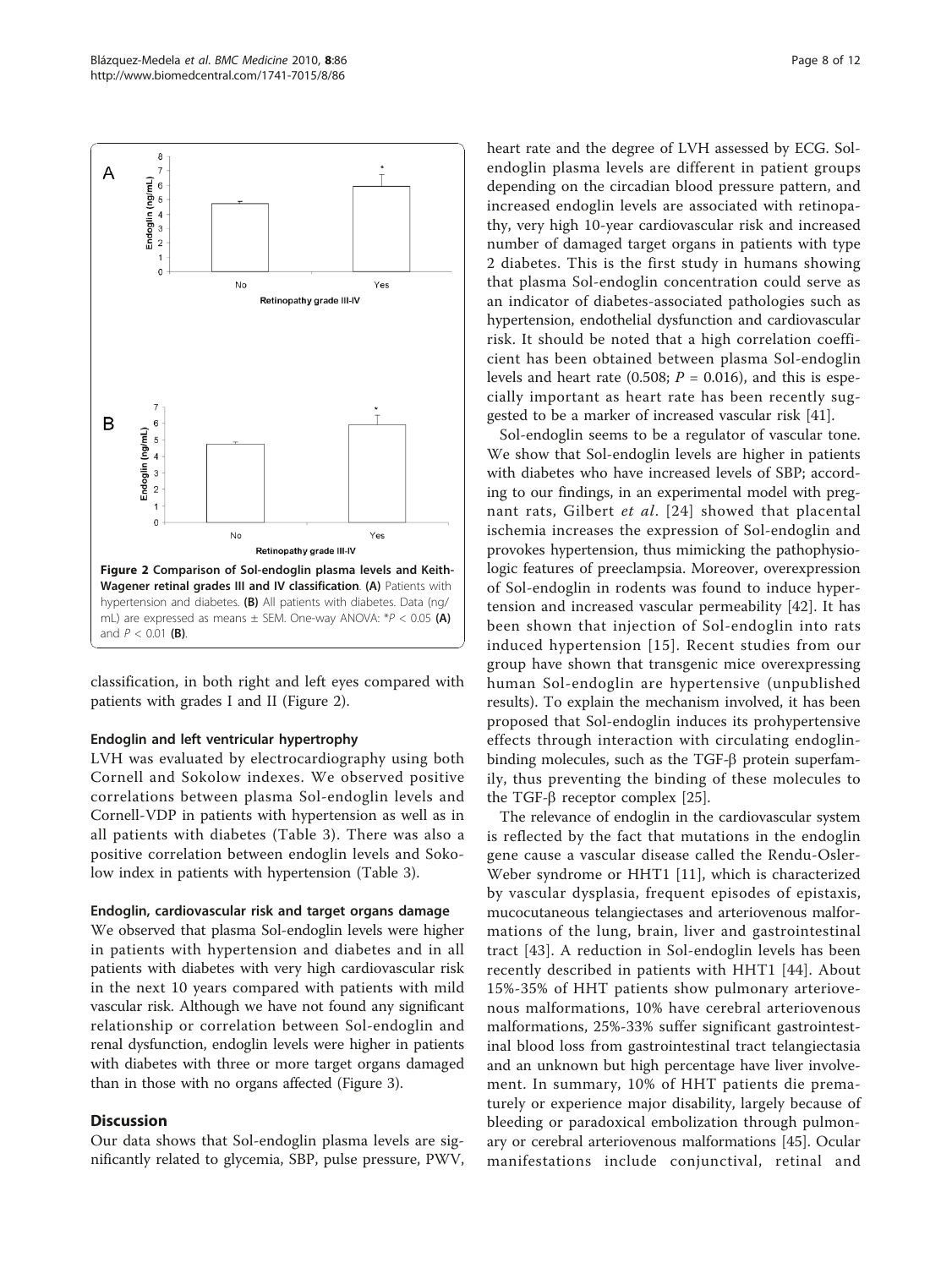<span id="page-8-0"></span>Blázquez-Medela et al. BMC Medicine 2010, 8:86 http://www.biomedcentral.com/1741-7015/8/86

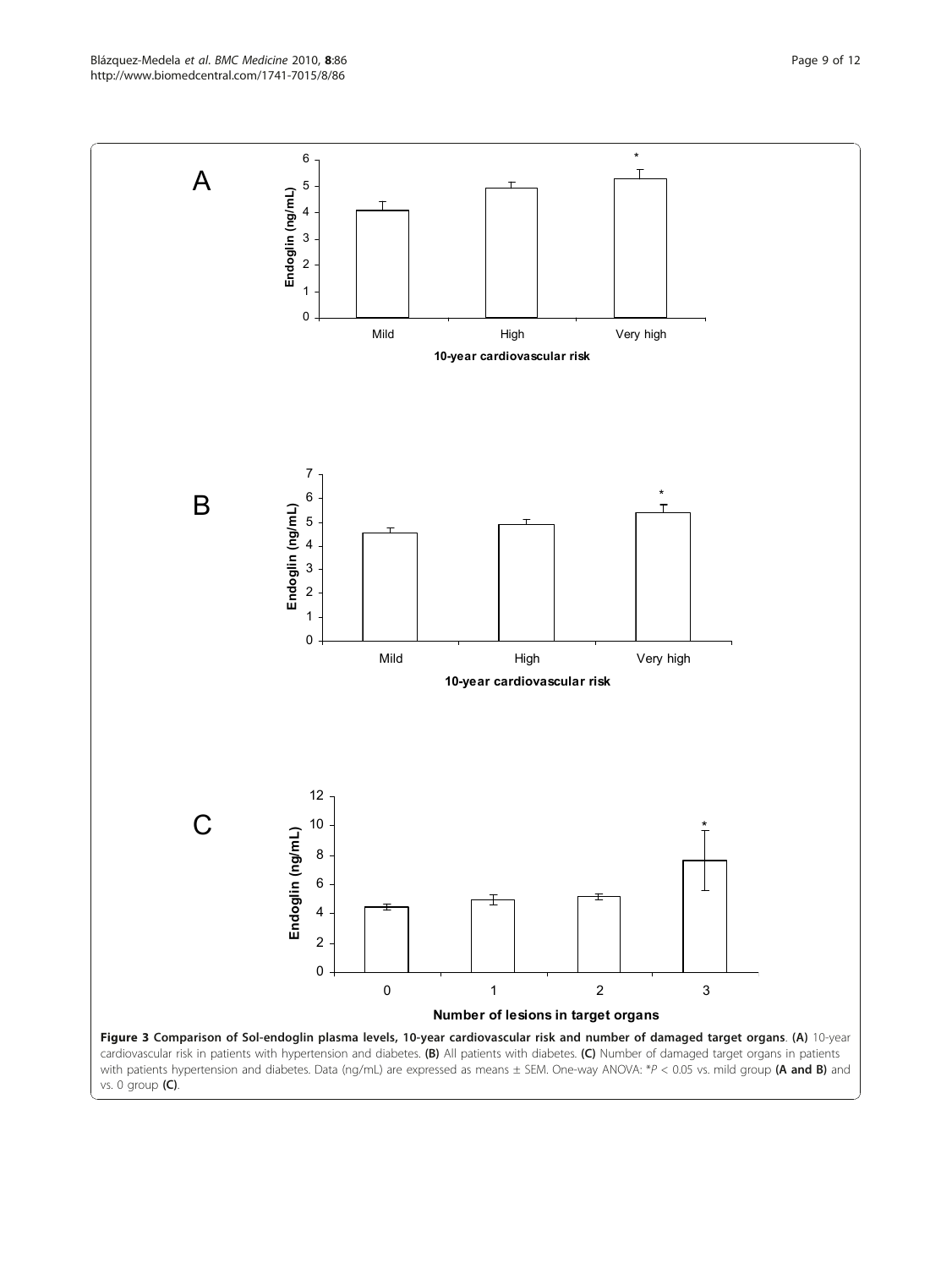choroidal telangiectasia [[46\]](#page-11-0). Although it has been recently shown that the loss of endoglin leads to retinal vascular abnormalities in mice [[47\]](#page-11-0), the frequency of ocular manifestation in patients with HHT is estimated to be 1.9% for retinal involvement [[46\]](#page-11-0). The prevalence of cardiovascular disease other than that mentioned above in patients with HHT1 does not seem to be higher than in the general population when adjusted by other endoglin-independent risk factors [\[43](#page-11-0)]. Nevertheless, the results obtained in our study seem to suggest that S-endoglin levels are associated with cardiovascular damage, which does not mean that they are themselves the cause of such damage.

It has been reported that administration of Sol-endoglin to mice elevates arterial pressure by increasing vascular resistance [\[15](#page-10-0)]. Most probably, this effect could be attributed to the inhibitory effect of Sol-endoglin on TGF- $\beta$ 1mediated eNOS activation in ECs, and it has been suggested that high levels of circulating Sol-endoglin could contribute to the hypertension shown by women with preeclampsia [\[15\]](#page-10-0).

As previously described, the impairment of endothelium-dependent vasodilation in patients with diabetes is due to the impaired NO bioavailability [\[6](#page-10-0)], and endoglin expression and NO regulation are intimately related, as we have demonstrated that endoglin plays a major role in regulating eNOS abundance and NO synthesis regulation based on two different mechanisms. First, endoglin regulates eNOS mRNA expression [[48-50](#page-11-0)]. The second mechanism is the regulation of eNOS protein half-life and eNOS activity [[51](#page-11-0)]. Mice deficient in endoglin  $(eng^{+/-})$ show a defective vasodilator response to endotheliumdependent vasodilator substances such as acetylcholine or bradykinin [[48](#page-11-0)]. In agreement with these data,  $eng^{+/}$  mice show a decreased NO synthesis and a decreased eNOS expression [\[48,49,51\]](#page-11-0). TGF- $\beta$ 1 leads to an increased vasodilation in control mice that is severely impaired in  $eng^{+/}$ mice, suggesting the involvement of endoglin in the TGF- $\beta$ -regulated vascular homeostasis [[50](#page-11-0)].

Changes in Sol-endoglin plasma levels have been reported in other pathologies different from preeclampsia, such as atherosclerosis and coronary artery disease [[52](#page-11-0)]. Also, changes of Sol-endoglin plasma levels after an acute myocardial infarct are accurate predictors of acute mortality in these patients [[53](#page-11-0)]. Although there are numerous reports on the possible participation of Sol-endoglin in different diseases, the specific molecular mechanism of action of this soluble form of endoglin in these pathologies remains to be elucidated. In preeclampsia, the origin of Sol-endoglin seems to be the destruction of the placental vessels and/or the shedding of membrane-bound endoglin by specific membrane metalloproteases [[25](#page-10-0)]. In the case of patients with

diabetes and/or hypertension, we do not know what the origin of the increased plasma Sol-endoglin levels is.

Limitations of our study are its cross-sectional design, which precludes longitudinal analysis between endoglin, cardiovascular risk factors and subclinical organ damage, and the selection of the study population, since sampling was performed consecutively with pragmatic and broad inclusion criteria, including patients with hypertension with a recent diagnosis or short course of hypertension, patients with diabetes and hyperlipidemia, and many patients receiving drug therapy. This could modify blood pressure levels and therefore limit the validity of some results. Consequently, the heterogeneity of the sample could lead to some limitations when interpreting the results, though it is quite similar to the distribution of the real population of short-course patients with hypertension who have some risk factors and without previous cardiovascular disease.

#### Conclusions

Endoglin expression has revealed its prognostic and diagnostic value in other circumstances, being a potential vascular target for antiangiogenic cancer therapy [[13\]](#page-10-0). Our study shows the emerging role of endoglin as an indicator of diabetes-associated vascular pathologies such as hypertension, endothelial dysfunction and cardiovascular risk. While much more work must be done to fully understand the molecular mechanisms that underlie the role of endoglin in these pathologies, this study provides new research strategies for better diagnosis, prognosis and therapy in diabetes-associated endothelial dysfunction. These results are innovative and relevant enough to start prospective studies that will allow us to establish the relative strength of the prediction of cardiovascular risk and the appearance of target organ damage according to the endoglin levels presented by the patient.

#### Acknowledgements

This work was supported by grants from Instituto de Salud Carlos III (Ministerio de Sanidad y Consumo, PS09/01067, Retic RD06/0016 RedinRen, and Retic RD06/0018, Rediapp), Comisión Interministerial de Ciencia y Tecnología (SAF 2007-63893), Junta de Castilla y León (GRS167/A/07, GRS275/B/08 and Excellence Group GR100) and Obra Social Caja de Burgos (Founding for Clinical Research 2009). Ana M. Blázquez-Medela is supported by Fondo de Investigaciones Sanitarias (FIS) from the Institute Carlos III, Ministerio de Ciencia e Innovación.

#### Author details

<sup>1</sup>Unidad de Fisiopatología Renal y Cardiovascular, Instituto Reina Sofía de Investigación Nefrológica, Universidad de Salamanca, Salamanca, Spain. 2 Unidad de Investigación, Centro de Salud La Alamedilla, SACYL, Salamanca, Spain. <sup>3</sup>Servicio de Medicina Interna, Hospital Universitario de Salamanca, Salamanca, Spain. <sup>4</sup>Instituto de Estudios de Ciencias de la Salud de Castilla y León (IECSCYL), Unidad de Investigación, Hospital Universitario de Salamanca, Paseo San Vicente 58-182, 37007 Salamanca, Spain.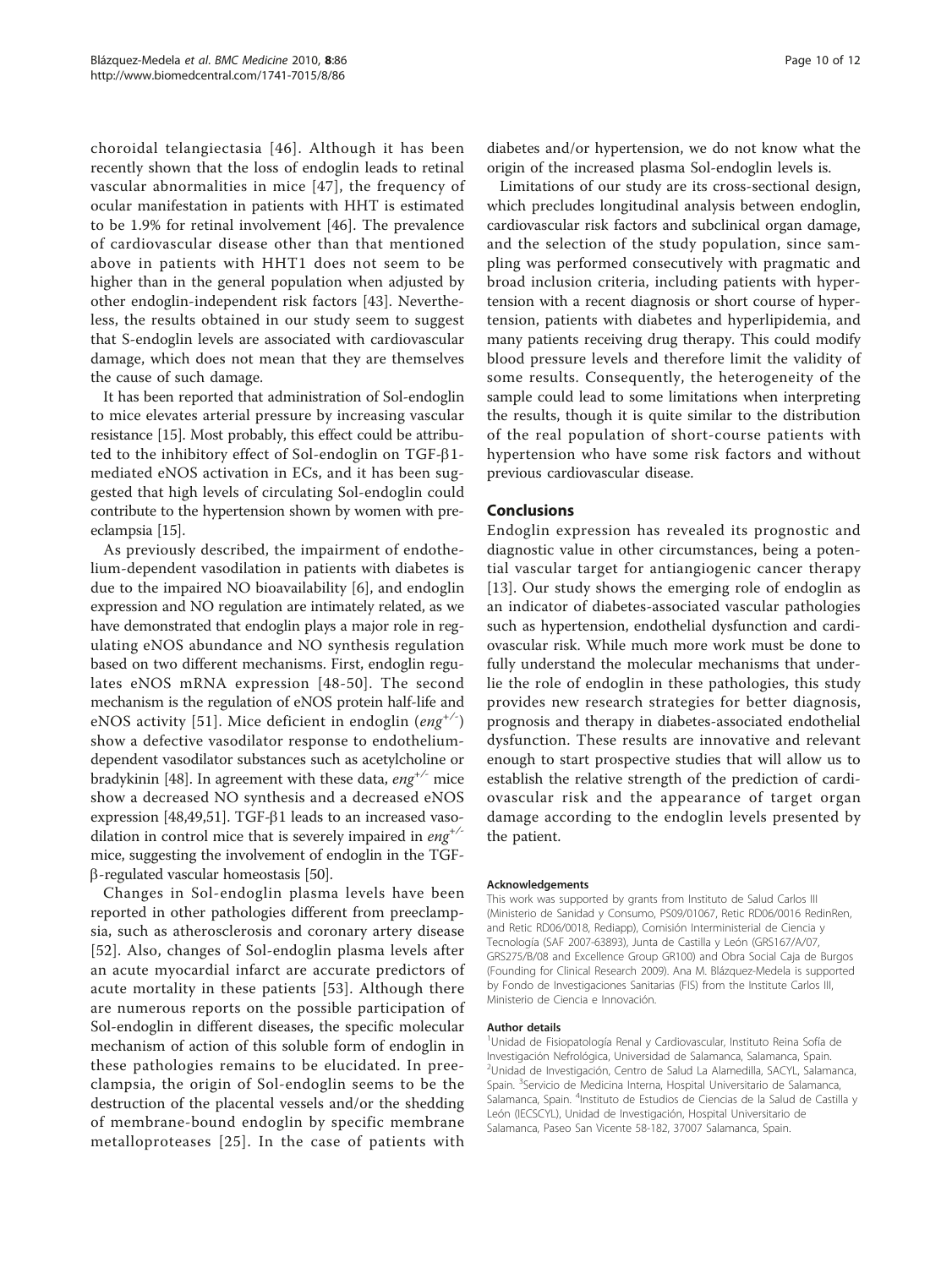#### <span id="page-10-0"></span>Authors' contributions

AMB-M performed the plasma Sol-endoglin determinations and statistical analyses and contributed to the manuscript writing. LG-O, MAG-M, JIR-R and AS-R were responsible for the recruitment of patients, acquisition of patients' biological samples and data. LGO, MAG-M and JMLN made substantial contributions to the conception and design of the study and were involved in drafting the protocol, the interpretation of data and the preparation of the manuscript. CM-S was responsible for the integrity of the work as a whole, from inception to the published article. All authors read and approved the final version of the manuscript.

#### Competing interests

The authors declare that they have no competing interests associated with this paper.

#### Received: 21 September 2010 Accepted: 20 December 2010 Published: 20 December 2010

#### References

- 1. Standl E, Balletshofer B, Dahl B, Weichenhain B, Stiegler H, Hormann A, Holle R: [Predictors of 10-year macrovascular and overall mortality in](http://www.ncbi.nlm.nih.gov/pubmed/8960840?dopt=Abstract) [patients with NIDDM: the Munich General Practitioner Project.](http://www.ncbi.nlm.nih.gov/pubmed/8960840?dopt=Abstract) Diabetologia 1996, 39:1540-1545.
- 2. Sheetz MJ, King GL: [Molecular understanding of hyperglycemia](http://www.ncbi.nlm.nih.gov/pubmed/12444865?dopt=Abstract)'s adverse [effects for diabetic complications.](http://www.ncbi.nlm.nih.gov/pubmed/12444865?dopt=Abstract) JAMA 2002, 288:2579-2588.
- Potenza MA, Gagliardi S, Nacci C, Carratu MR, Montagnani M: [Endothelial](http://www.ncbi.nlm.nih.gov/pubmed/19149564?dopt=Abstract) [dysfunction in diabetes: from mechanisms to therapeutic targets.](http://www.ncbi.nlm.nih.gov/pubmed/19149564?dopt=Abstract) Curr Med Chem 2009, 16:94-112.
- 4. Quyyumi AA: [Endothelial function in health and disease: new insights](http://www.ncbi.nlm.nih.gov/pubmed/9707266?dopt=Abstract) [into the genesis of cardiovascular disease.](http://www.ncbi.nlm.nih.gov/pubmed/9707266?dopt=Abstract) Am J Med 1998, 105:32S-39S.
- Versari D, Daghini E, Virdis A, Ghiadoni L, Taddei S: [Endothelial dysfunction](http://www.ncbi.nlm.nih.gov/pubmed/19875572?dopt=Abstract) [as a target for prevention of cardiovascular disease.](http://www.ncbi.nlm.nih.gov/pubmed/19875572?dopt=Abstract) Diabetes Care 2009, 32(Suppl 2):S314-S321.
- 6. Taddei S, Ghiadoni L, Virdis A, Versari D, Salvetti A: [Mechanisms of](http://www.ncbi.nlm.nih.gov/pubmed/14529554?dopt=Abstract) [endothelial dysfunction: clinical significance and preventive non](http://www.ncbi.nlm.nih.gov/pubmed/14529554?dopt=Abstract)[pharmacological therapeutic strategies.](http://www.ncbi.nlm.nih.gov/pubmed/14529554?dopt=Abstract) Curr Pharm Des 2003, 9:2385-2402.
- 7. Miller DW, Graulich W, Karges B, Stahl S, Ernst M, Ramaswamy A, Sedlacek HH, Müller R, Adamkiewicz J: [Elevated expression of endoglin, a](http://www.ncbi.nlm.nih.gov/pubmed/10225446?dopt=Abstract) component of the TGF-β[-receptor complex, correlates with proliferation](http://www.ncbi.nlm.nih.gov/pubmed/10225446?dopt=Abstract) [of tumour endothelial cells.](http://www.ncbi.nlm.nih.gov/pubmed/10225446?dopt=Abstract) Int J Cancer 1999, 81:568-572.
- 8. Cheifetz S, Bellón T, Calés C, Vera S, Bernabeu C, Massagué J, Letarte M: [Endoglin is a component of the transforming growth factor-](http://www.ncbi.nlm.nih.gov/pubmed/1326540?dopt=Abstract)β receptor [system in human endothelial cells.](http://www.ncbi.nlm.nih.gov/pubmed/1326540?dopt=Abstract) J Biol Chem 1992, 267:19027-19030.
- Gougos A, Letarte M: [Biochemical characterization of the 44G4 antigen](http://www.ncbi.nlm.nih.gov/pubmed/3262645?dopt=Abstract) [from the HOON pre-B leukemic cell line.](http://www.ncbi.nlm.nih.gov/pubmed/3262645?dopt=Abstract) *J Immunol* 1988, 141:1934-1940.
- 10. Fernández-Ruiz E, St-Jacques S, Bellón T, Letarte M, Bernabéu C: [Assignment of the human endoglin gene \(END\) to 9q34](http://www.ncbi.nlm.nih.gov/pubmed/8404038?dopt=Abstract)<sup>8</sup>qter. Cytogenet Cell Genet 1993, 64:204-207.
- 11. McAllister KA, Grogg KM, Johnson DW, Gallione CJ, Baldwin MA, Jackson CE, Helmbold EA, Markel DS, McKinnon WC, Murrel J, McCormick MK, Pericak-Vance MA, Heutink P, Oostra BA, Haitjema T, Westerman CJJ, Porteous ME, Guttmacher AE, Letarte M, Marchuk DA: [Endoglin, a TGF-](http://www.ncbi.nlm.nih.gov/pubmed/7894484?dopt=Abstract)β binding protein [of endothelial cells, is the gene for hereditary haemorrhagic](http://www.ncbi.nlm.nih.gov/pubmed/7894484?dopt=Abstract) [telangiectasia type 1.](http://www.ncbi.nlm.nih.gov/pubmed/7894484?dopt=Abstract) Nat Genet 1994, 8:345-351.
- 12. Li DY, Sorensen LK, Brooke BS, Urness LD, Davis EC, Taylor DG, Boak BB, Wendel DP: [Defective angiogenesis in mice lacking endoglin.](http://www.ncbi.nlm.nih.gov/pubmed/10348742?dopt=Abstract) Science 1999, 284:1534-1537.
- 13. Bernabeu C, Lopez-Novoa JM, Quintanilla M: [An emerging role of TGF-](http://www.ncbi.nlm.nih.gov/pubmed/19607914?dopt=Abstract)β [co-receptors in cancer.](http://www.ncbi.nlm.nih.gov/pubmed/19607914?dopt=Abstract) Biochem Biophys Acta 2009, 1792:954-973.
- 14. Düwel A, Eleno N, Jerkic M, Arevalo M, Bolaños JP, Bernabeu C, López-Novoa JM: [Reduced tumour growth and angiogenesis in endoglin](http://www.ncbi.nlm.nih.gov/pubmed/17108712?dopt=Abstract)[haploinsufficient mice.](http://www.ncbi.nlm.nih.gov/pubmed/17108712?dopt=Abstract) Tumour Biol 2007, 28:1-8.
- 15. Venkatesha S, Toporsian M, Lam C, Hanai J, Mammoto T, Kim YM, Bdolah Y, Lim KH, Yuan HT, Libermann TA, Stillman IE, Roberts D, D'Amore PA, Epstein FH, Sellke FW, Romero R, Sukhatme VP, Letarte M, Karumanchi SA: Soluble endoglin contributes to the pathogenesis of preeclampsia. Nat Med 2006, 2:642-649.
- 16. Perlingueiro RC: Endoglin is required for hemangioblast and early hematopoietic development. Development 2007, 34:3041-3048.
- 17. Torsney E, Charlton R, Parums D, Collis M, Arthur HM: [Inducible expression](http://www.ncbi.nlm.nih.gov/pubmed/12365720?dopt=Abstract) [of human endoglin during inflammation and wound healing in vivo.](http://www.ncbi.nlm.nih.gov/pubmed/12365720?dopt=Abstract) Inflamm Res 2002, 51:464-470.
- 18. Rulo HF, Westphal JR, van de Kerkhof PC, de Waal RM, van Vlijmen IM, Ruiter DJ: [Expression of endoglin in psoriatic involved and uninvolved](http://www.ncbi.nlm.nih.gov/pubmed/8534608?dopt=Abstract) [skin.](http://www.ncbi.nlm.nih.gov/pubmed/8534608?dopt=Abstract) J Dermatol Sci 1995, 10:103-109.
- 19. Szekanecz Z, Haines GK, Harlow LA, Shah MR, Fong TW, Fu R, Lin SJ, Rayan G, Koch AE: [Increased synovial expression of transforming growth](http://www.ncbi.nlm.nih.gov/pubmed/7614737?dopt=Abstract) factor (TGF)-β [receptor endoglin and TGF-](http://www.ncbi.nlm.nih.gov/pubmed/7614737?dopt=Abstract) $β_1$  [in rheumatoid arthritis:](http://www.ncbi.nlm.nih.gov/pubmed/7614737?dopt=Abstract) [possible interactions in the pathogenesis of the disease.](http://www.ncbi.nlm.nih.gov/pubmed/7614737?dopt=Abstract) Clin Immunol Immunopathol 1995, 76:187-194.
- 20. Botella LM, Sanchez-Elsner T, Sanz-Rodriguez F, Kojima S, Shimada J, Guerrero-Esteo M, Cooreman MP, Ratziu V, Langa C, Vary CP, Ramirez JR, Friedman S, Bernabéu C: [Transcriptional activation of endoglin and](http://www.ncbi.nlm.nih.gov/pubmed/12433697?dopt=Abstract) transforming growth factor-β [signaling components by cooperative](http://www.ncbi.nlm.nih.gov/pubmed/12433697?dopt=Abstract) [interaction between Sp1 and KLF6: their potential role in the response](http://www.ncbi.nlm.nih.gov/pubmed/12433697?dopt=Abstract) [to vascular injury.](http://www.ncbi.nlm.nih.gov/pubmed/12433697?dopt=Abstract) Blood 2002, 100:4001-4010.
- 21. Adam PJ, Clesham GJ, Weissberg PL: [Expression of endoglin mRNA and](http://www.ncbi.nlm.nih.gov/pubmed/9636649?dopt=Abstract) [protein in human vascular smooth muscle cells.](http://www.ncbi.nlm.nih.gov/pubmed/9636649?dopt=Abstract) Biochem Biophys Res Commun 1998, 247:33-37.
- 22. Conley BA, Smith JD, Guerrero-Esteo M, Bernabeu C, Vary CP: [Endoglin, a](http://www.ncbi.nlm.nih.gov/pubmed/11164421?dopt=Abstract) TGF-β [receptor-associated protein, is expressed by smooth muscle cells](http://www.ncbi.nlm.nih.gov/pubmed/11164421?dopt=Abstract) [in human atherosclerotic plaques.](http://www.ncbi.nlm.nih.gov/pubmed/11164421?dopt=Abstract) Atherosclerosis 2000, 153:323-335.
- 23. Chen Y, Hao Q, Kim H, Su H, Letarte M, Karumanchi SA, Lawton MT, Barbaro NM, Yang GY, Young WL: [Soluble endoglin modulates aberrant](http://www.ncbi.nlm.nih.gov/pubmed/19670444?dopt=Abstract) [cerebral vascular remodeling.](http://www.ncbi.nlm.nih.gov/pubmed/19670444?dopt=Abstract) Ann Neurol 2009, 66:19-27.
- 24. Gilbert JS, Gilbert SA, Arany M, Granger JP: [Hypertension produced by](http://www.ncbi.nlm.nih.gov/pubmed/19075097?dopt=Abstract) [placental ischemia in pregnant rats is associated with increased soluble](http://www.ncbi.nlm.nih.gov/pubmed/19075097?dopt=Abstract) [endoglin expression.](http://www.ncbi.nlm.nih.gov/pubmed/19075097?dopt=Abstract) Hypertension 2009, 53:399-403.
- 25. López-Novoa JM: [Soluble endoglin is an accurate predictor and a](http://www.ncbi.nlm.nih.gov/pubmed/17210583?dopt=Abstract) [pathogenic molecule in pre-eclampsia.](http://www.ncbi.nlm.nih.gov/pubmed/17210583?dopt=Abstract) Nephrol Dial Transplant 2007, 22:712-714.
- 26. Mancia G, Management of Arterial Hypertension of the European Society of Hypertension; European Society of Cardiology, et al: [2007 Guidelines for](http://www.ncbi.nlm.nih.gov/pubmed/17563527?dopt=Abstract) [the Management of Arterial Hypertension: The Task Force for the](http://www.ncbi.nlm.nih.gov/pubmed/17563527?dopt=Abstract) [Management of Arterial Hypertension of the European Society of](http://www.ncbi.nlm.nih.gov/pubmed/17563527?dopt=Abstract) [Hypertension \(ESH\) and of the European Society of Cardiology \(ESC\).](http://www.ncbi.nlm.nih.gov/pubmed/17563527?dopt=Abstract) J Hypertens 2007, 25:1105-1187.
- 27. Genuth S, Alberti KG, Bennett P, Buse J, Defronzo R, Kahn R, Kitzmiller J, Knowler WC, Lebovitz H, Lernmark A, Nathan D, Palmer J, Rizza R, Saudek C, Shaw J, Steffes M, Stern M, Tuomilehto J, Zimmet P, Expert Committee on the Diagnosis and Classification of Diabetes Mellitus: [Follow-up report on](http://www.ncbi.nlm.nih.gov/pubmed/14578255?dopt=Abstract) [the diagnosis of diabetes mellitus.](http://www.ncbi.nlm.nih.gov/pubmed/14578255?dopt=Abstract) Diabetes Care 2003, 26:3160-3167.
- 28. Salas-Salvado J, Rubio MA, Barbany M, Moreno B: [SEEDO 2007 Consensus](http://www.ncbi.nlm.nih.gov/pubmed/17298782?dopt=Abstract) [for the evaluation of overweight and obesity and the establishment of](http://www.ncbi.nlm.nih.gov/pubmed/17298782?dopt=Abstract) [therapeutic intervention criteria.](http://www.ncbi.nlm.nih.gov/pubmed/17298782?dopt=Abstract) Med Clin (Barc) 2007, 128:184-196.
- 29. O'Brien E, Asmar R, Beilin L, Imai Y, Mancia G, Mengden T, Myers M, Padfield P, Palatini P, Parati G, Pickering T, Redon J, Staessen J, Stergiou G, Verdecchia P, European Society of Hypertension Working Group on Blood Pressure Monitoring: [Practice guidelines of the European Society of](http://www.ncbi.nlm.nih.gov/pubmed/15775768?dopt=Abstract) [Hypertension for clinic, ambulatory and self blood pressure](http://www.ncbi.nlm.nih.gov/pubmed/15775768?dopt=Abstract) [measurement.](http://www.ncbi.nlm.nih.gov/pubmed/15775768?dopt=Abstract) J Hypertens 2005, 23:697-701.
- 30. Coca A, Bertomeu V, Dalfó A, Esmatjes E, Guillén F, Guerrero L, Llisterri JL, Marín-Iranzo R, Megía C, Rodríguez-Mañas L, Suárez C: [Blood pressure self](http://www.ncbi.nlm.nih.gov/pubmed/17564558?dopt=Abstract) [measurement: Spanish consensus document.](http://www.ncbi.nlm.nih.gov/pubmed/17564558?dopt=Abstract) Nefrologia 2007, 27:139-153.
- 31. O'Brien E, Petrie J, Littler W, de Swiet M, Padfield PL, O'Malley K, Jamieson M, Altman D, Bland M, Atkins N: [The British Hypertension](http://www.ncbi.nlm.nih.gov/pubmed/2168451?dopt=Abstract) [Society protocol for the evaluation of automated and semi-automated](http://www.ncbi.nlm.nih.gov/pubmed/2168451?dopt=Abstract) [blood pressure measuring devices with special reference to ambulatory](http://www.ncbi.nlm.nih.gov/pubmed/2168451?dopt=Abstract) [systems.](http://www.ncbi.nlm.nih.gov/pubmed/2168451?dopt=Abstract) *J Hypertens* 1990, 8:607-619.
- 32. Hirsch AT, American Association for Vascular Surgery, Society for Vascular Surgery, Society for Cardiovascular Angiography and Interventions, Society for Vascular Medicine and Biology, Society of Interventional Radiology, ACC/ AHA Task Force on Practice Guidelines Writing Committee to Develop Guidelines for the Management of Patients With Peripheral Arterial Disease, American Association of Cardiovascular and Pulmonary Rehabilitation, National Heart and Blood Institute, Society for Vascular Nursing, TransAtlantic Inter-Society Consensus, Vascular Disease Foundation ACC/ AHA 2005, et al: [Practice Guidelines for the management of patients with](http://www.ncbi.nlm.nih.gov/pubmed/16549646?dopt=Abstract)